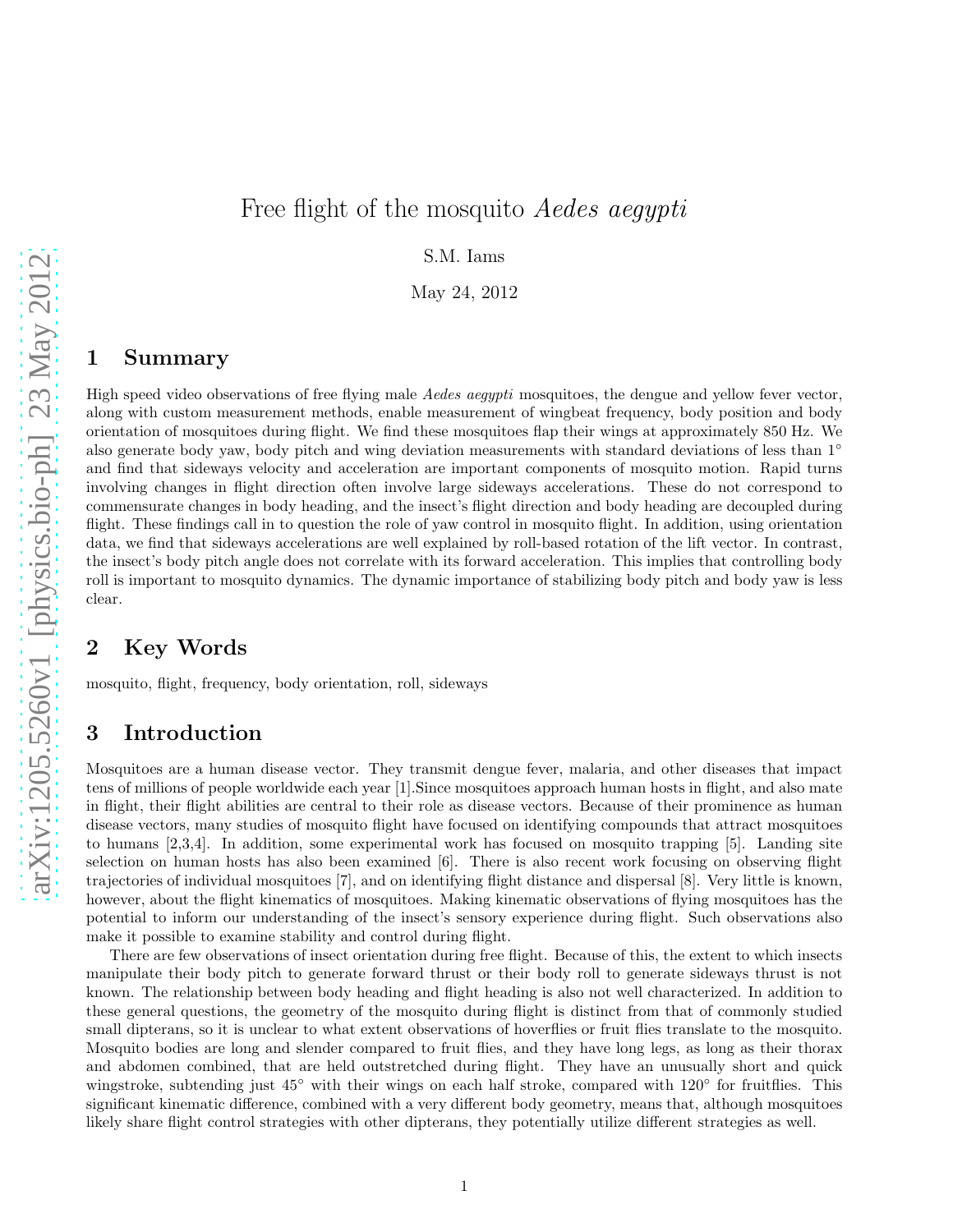To aid in identifying the mosquito's flight capabilities, we have developed methods to make automated measurements of body position and orientation. With these position and orientation measurements we examine how mosquitoes orient themselves during steady flight, as well as during maneuvers. We measure the heading of the insect as it flies. Since the orientation of the head dictates the direction of visual, auditory, and odor sampling via the eyes and antennae, it is interconnected with their sensory experience and is particularly important to understand. In addition, we investigate the relationships between pitch, roll, and body acceleration during flight.

For small insects, measuring body orientation during flight requires processing flight images to extract proxies for orientation. For larger insects, such as the blowfly, direct measurements via instrumentation attached to the insect are possible. Flight orientation, including body yaw, pitch and roll, has been carefully documented during nearly free flight for blowflies by attaching a pickup coil to the insects as they fly in a magnetic field [9]. The blowflies they studied weighed  $80 - 100$  mg, about 80 times as much as small male Aedes aegypti, and had a wingbeat frequency of approximately 140 Hz, compared to approximately 800 Hz for an Aedes aegypti male. Blowfly flight is distinguished by periodic large changes in body orientation, termed saccades because these body motions correspond to rapid motion across the visual field. In their measurements, most saccades lasted less than 30 ms, and occurred at regular intervals, happening approximately every 100 ms. The body heading of the insect changed slowly outside of these times. In addition, during turns, the blowfly moved its head relative to the thorax, so that head saccades occurred even more rapidly than thoracic ones [10]. Observed saccades ranged from 10 − 90 degrees, with smaller changes being more common, and occurred in the context of banked turns, where the insect's body orientation and its flight heading change simultaneously. These turns involved changes in yaw, and blowflies also vary their pitch and roll angles as part of actuating saccadic banked turns. The blowfly flight repetoire extends beyond saccadic turns. They are able to make U-turns, where large roll angles produce sideways accelerations, and have also been observed flying backwards into a turn. This blowfly data is unique in including direct measurements of body roll.

Hoverflies are a small dipteran, only slightly larger than small male mosquitoes. Their body heading during flight, and during a number of flight maneuvers, has been well documented [11]. Hoverflies have been observed flying forward, sideways, and backward, as well as abruptly changing the orientation of their body axis via saccadic turns without changing their flight direction. Thus their body axis and flight direction are not necessarily aligned during flight. Although not always aligned, the two often are [12]. In addition to rapid saccades, hoverflies are also capable of continuously changing their body orientation in so-called smooth tracking, where an object of interest is aligned in the center of their visual system instead of at the periphery. Such smooth changes in body orientation can be induced by showing the insect a rotating pattern of stripes. In free flight, hoverflies have a repertoire of maneuvers that includes banked turns, resembling those of blowflies, although body roll and pitch information are not available for hoverflies during such turns. Hoverflies also turn by adding a strong sideways component to their velocity, without any change in body orientation. We observe many of these sideslip based turns in mosquitoes.

Fruit flies are another commonly studied small dipteran. However, free flight measurements that include body orientation are rare. Such measurements have been made during yaw turns [13, 14]. Free flight data for fruitflies is often recorded at a coarser scale, looking at flight path trajectories without measuring body orientation [15, 16, 17, 18, 19]. In studies of flight trajectories in fruit flies, flight direction is sometimes used as a proxy for body orientation. In the context of analyzing flight paths, maneuvers where the insect rapidly changes its flight direction have been classified as body saccades. It is unclear whether these very fast changes in direction are accompanied by similarly fast changes in body orientation in fruit flies.

We take time-resolved free flight measurements of *Aedes aegypti* males at sufficient spatial resolution so as to observe body orientation and wing motion. Over the course of 4000 wingbeats of flight data, we observe a number of turning maneuvers, where the flight direction of the mosquito changes substantially. These maneuvers are not experimentally induced, but are freely initiated by the insects. We observe sideslip based turns that involve abrupt changes in flight direction, turns that involve large changes in body orientation, and gradual U-turns, similar to those in blowflies, where flight direction changes by approximately 180 degrees. We find that these mosquitoes most frequently fly with their body orientation and flight path direction unaligned, meaning sideways acceleration is an important part of their flight repertoire. In addition, by examining 100ms flight segments, we observe many changes in body orientation that are more gradual, along with a few abrupt changes that may be considered saccades, occurring both during and outside of turns. Finally, we examine pitch and roll information and find that roll angle correlates strongly with observed sideways acceleration, but there is no consistent correlation between body pitch and forward acceleration.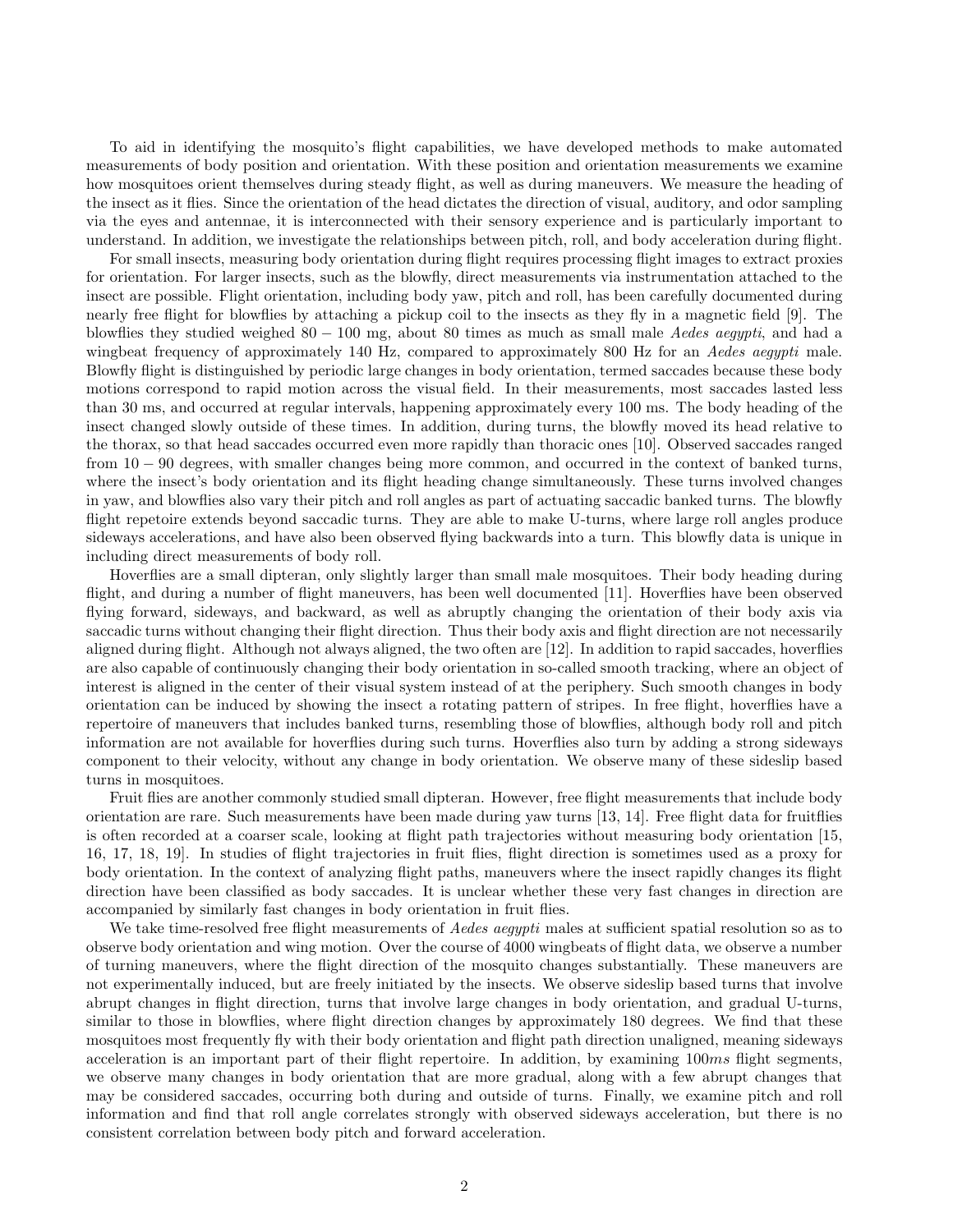

Figure 1: To illustrate a turning maneuver, snapshots of a mosquito are shown at 30 ms intervals, corresponding to approximately 25 wingbeats. The wings are blurred because each image shown is the sum of five consecutive frames. Although the turn involves a rapid change in flight direction, the insect's heading evolves much more slowly, and does not change very much. Measurements of proboscis position and orientation are represented by a black line superimposed over each mosquito image.

### 4 Materials and Methods

### 4.1 Flight observation

Our observations of mosquito flight involved recording free flight in four to seven day old unmated male mosquitoes. These males weighed between 0.75 mg and 1.1 mg, with a typical body length of approximately 5 mm. Using a mouth aspirator, a number of mosquitoes were transferred to a plexiglass flight chamber. The chamber measured 15 cm on each side, and was placed in the center of three perpendicularly aligned high speed cameras. The flight recording setup was as in [20], with one overhead and two side views, and insect motion was captured as shadows against a lit background. The cameras were synchronized and were triggered by hand.

Male Aedes aegypti fly with a wingbeat frequency of approximately 800  $Hz$ . We recorded these insects at 13000 frames per second, so that each wingbeat could be resolved. Although the flight chamber was large, due to limitations of resolution at such high speeds, we only imaged a 2.4 cm cube located near the center of the flight arena. Thus, many flights within the chamber were not recorded. Mosquitoes are active fliers, however, so it was not rare for them to pass through the central recording region.

In some recorded flights, an earbud speaker was located just outside of the recording area. Pure  $400 Hz$ tones were played as a flight stimulus. The female *Aedes aegypti* produces a fundamental flight tone near this pitch, and such pure tones act as a stimulus for male mosquito flight [21]. In other flights, recorded without a sound stimulus, a brief exposure to human breath primed the mosquitoes to initiate flight. In addition, flight was sometimes stimulated via a looming stimulus, with an object from outside the flight chamber approaching a stationary mosquito.

With many mosquitoes in the flight chamber at the same time, we were unable to identify individuals. Thus it is unknown how many distinct individuals we observed in flight. We recorded over 40 sequences of free flight, ranging in length from just a few wingbeats to over 600 wingbeats. These represent more than 4000 wingbeats of flight time, about 5s.

### 4.2 Measurement Methods

We think of the insect as a rigid body with three spatial and three rotational degrees of freedom. We define our axes using the xyz convention, also referred to as yaw, pitch and roll, as in [22]. From the lab frame, using a coordinate frame with its origin centered between the two wings, we assign the center line of the mosquito to be the body x-axis. This passes through the thorax and proboscis, and is the axis about which the insect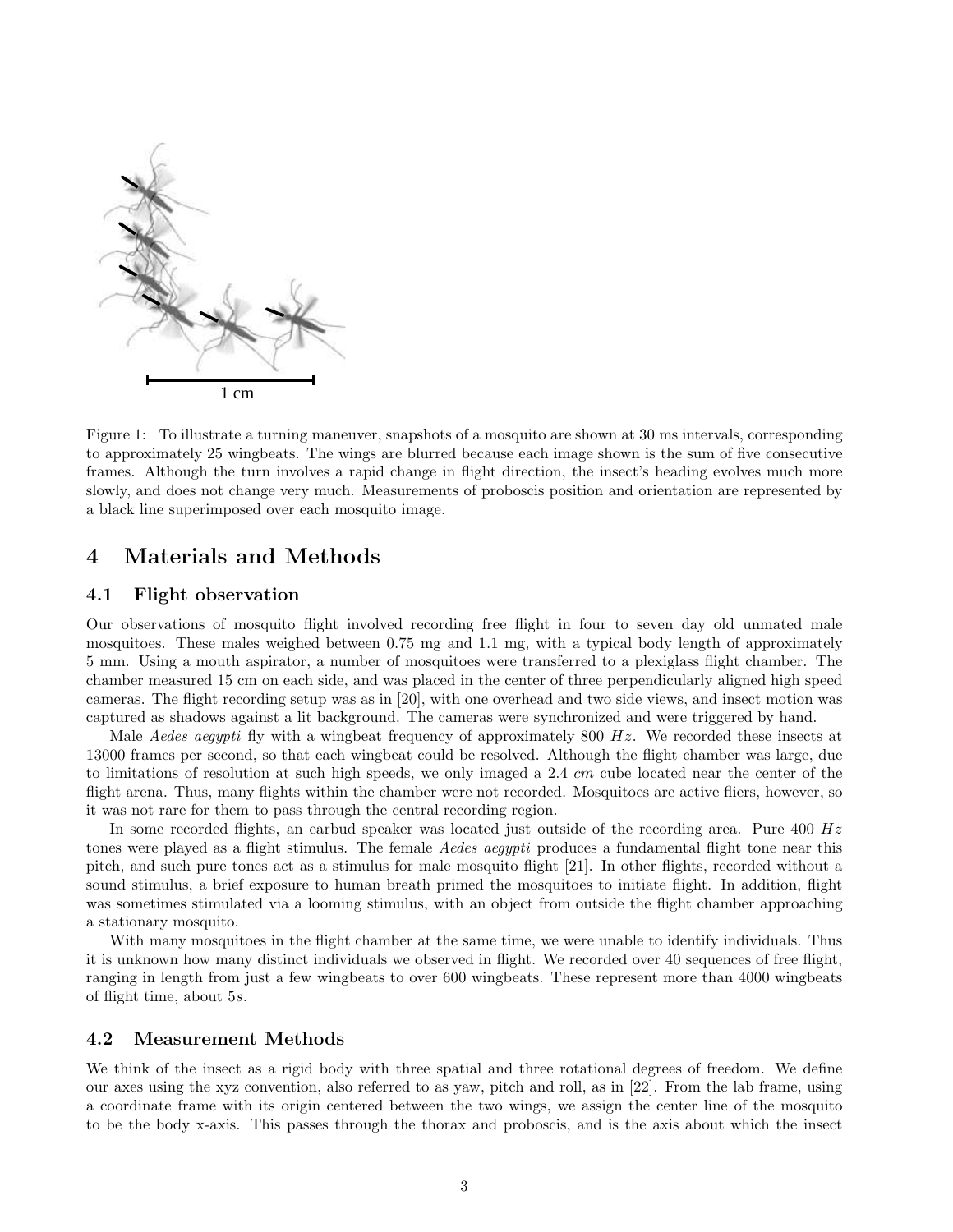

<span id="page-3-0"></span>Figure 2: In a coordinate frame attached to the body, the body x-axis aligns with the head and proboscis. When the insect is neither rolled nor pitched, the body z-axis is nearly vertical, and the body y-axis is perpendicular to these, lying along the wing stroke plane. In this frame, we use the xyz convention to describe body orientation. We call rotation about the z-axis 'yaw', rotation about the y-axis 'pitch', and rotation about the x-axis 'roll'. To transform from a world frame sharing its origin with the body frame, we first roll about the world fixed  $x$ -axis, then pitch about the fixed y-axis and finally yaw about the fixed z-axis. In axes moving with an object, the object would first yaw about its local z-axis, then would pitch about its local y-axis, and finally would roll about its local x-axis. These transformations are reversed to transform from the body frame back to the world frame.

rolls. With the mosquito in a neutral position, so that its stroke plane is neither pitched nor rolled, the z-axis is vertical. This is the axis about which the insect yaws. With a right handed coordinate system, the y-axis is perpendicular to the xz-plane and points in the direction of the left wing. The insect pitches about this axis. These definitions are shown in figure [2.](#page-3-0) To gain insight into the insect's motion, we measure the yaw (body heading), pitch, and roll. We also estimate the position of the body in each frame of the movie.

Orientation measurements are important to reconstructing the sensory environment of the insect, and for gaining insights into insect flight dynamics. Position measurements enable us to estimate velocity, acceleration, and other statistics about the flight path, and are important to understanding the aerodynamic environment the insect experiences. Since the eyes and antennae are attached to the heading, knowing the head orientation informs our understanding of the visual and sensory environment. The wings attach to the thorax, so changes in thoracic orientation alter the orientation of the stroke plane of the insect and this the direction of flight forces. We assume that the head, thorax and abdomen do not move in relation to each other over the short periods of flight that we record; thus we use orientation measurements based on the proboscis and the abdomen as estimates of thoracic orientation.

We use feature-based methods, supplemented with reconstruction-based measurements, to gain information about the mosquito's position and orientation. To analyze each flight sequence, we start by subtracting each image from a bright background image in which the shadow of the mosquito is missing, leaving an image of a bright mosquito on a black field. This process creates the frames we will use for analysis. In our featurebased measurement methods, we measure the location of a feature on the insect, confirm our measurement and then use this validated information to initialize our next measurement. To start this process, we create information streams about the images from which we can extract phase and frequency information, and we track the locations of the proboscis tip and abdomen tip in the overhead view. Once validated, we use these initial phase measurements to identify appropriate frames for further analysis, and we use the position measurements to initialize other feature trackers.

More detailed descriptions of some of the measurement methods, as well as the details of our measurement error analysis, are included in the supplementary materials.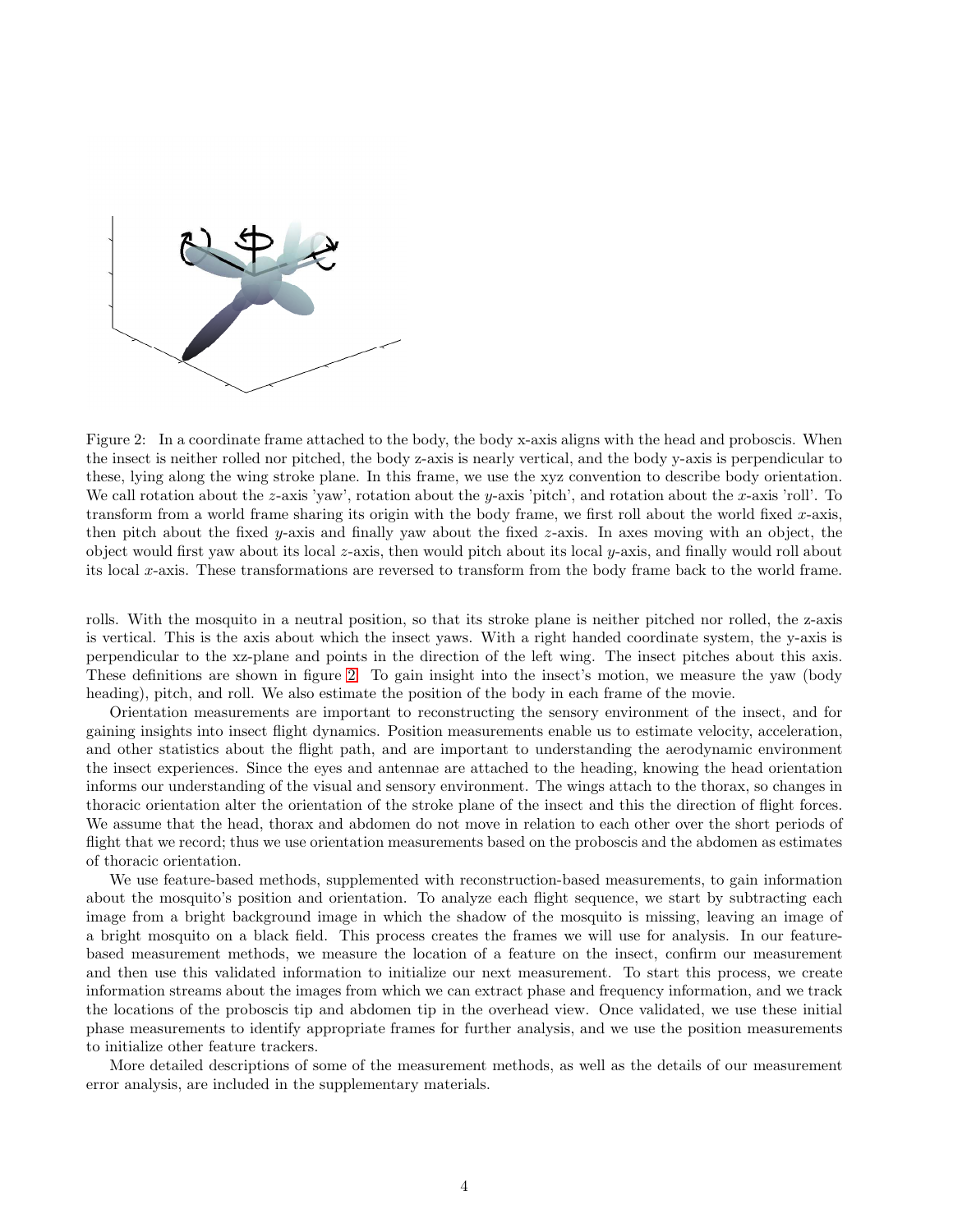#### 4.2.1 Identifying Phase

During each wingbeat, there are times when the wings are translating rapidly, and times when they are nearly stationary. In addition, the wings rotate during flight, so that the wing sometimes has a narrow profile and sometimes a wide profile. During times of rapid wing translation, if we substract the previous frame from the current frame, we isolate the leading portion of the wing, and can similarly isolate the trailing portion using the next frame. We may capture non-wing pixels if the body is translating at particularly high speed or a leg is in motion, however, the wing pixels form the major component of differenced images. At times of rapid rotation but low translation, these frame differences isolate very few pixels as the wing profile is narrowing, and capture more as it is widening. Counting the number of bright pixels in the differenced frames generates a signal that reflects the periodicity of the wing motion. This periodic signal might be superimposed on a background signal that reflects leg or body motion, however the periodic portion of the signal is due to wing motion.

Given this periodic signal, we use a published phase identification algorithm to estimate the instantaneous phase of the wingbeat [23]. With this phase information, we are able to calculate flapping frequency based on just a few wingbeats, so that it is possible to observe the evolution of the frequency over time. In addition, this phase information depends on both wing translation and rotation, and encodes where the wings are in their stroke.

#### 4.2.2 Feature Tracking

We do all initial tracking in the overhead view. Although the phase identification methods were fully automated, these feature trackers are hand initialized. In the first frame of a flight sequence, we hand identify the tip of the proboscis and the tip of the abdomen. We refine these hand-identified locations using a cross-correlation method. These refined measurements act as the initial measurement in the next frame. the refinement procedure is carried out again, and we continue to step forward using this simple procedure. This straightforward tracker is error prone only when an occlusion occurs, such as a leg crossing the abdomen or proboscis. These are rare events, are easily identified by watching a flight video with the tracked points superimposed, and can often be corrected in an automated way by tracking frames backwards instead of forwards. We find that this method identifies a point along the centerline of a simulated proboscis with a standard deviation of less than 0.1 pixels. The vector between the proboscis tip and the abdomen tip is then used to initialize our other tracking methods.

To measure the body heading, we measure the orientation of the proboscis in the overhead view. Although the vector between the proboscis tip and the abdomen tip may appear to align with the body heading, mosquito body geometry is such that a non-zero thoracic roll results in the sideways deflection of the abdomen. When this deflection occurs, the tip of the abdomen no longer lies along the central axis of the insect as seen from the overhead view. We use the orientation of the proboscis as a less error prone estimate of the insects heading. The measurement procedure is described in figure [3](#page-5-0) and is discussed further in the supplementary materials. Our heading measurements have a standard deviation of less than 0.2 degrees when compared to known proboscis orientations in synthetic images.

To estimate the insect's roll angle, we use information from our phase measurement, as well as the body heading. Very little quantitative data exists on roll during free flight, because roll is difficult to measure from features of the body. We estimate roll by first measuring the position of each wing vein at the center of the midstroke and then calculating the deviation of each wing from horizontal. We average these deviations to generate our roll estimate. The appropriate midstroke frames for these measurements are identified by their phase. We look for the frames where the wing veins come close to forming a line perpendicular to the body heading. This occurs once on the forward stroke and once on the backstroke.

To identify points on the wing vein, we first find the leading edge of the wing in the overhead view, and identify points along that edge. Once they are identified, we find corresponding points in the xz or yz view to locate the edge of the wing vein in three space. We project this vein into the yz plane of the body, and measure the deviation angle of the vein from horizontal. This measurement process is described in more detail in the supplementary materials.

When the insect is rolled, one wing tilts upwards from the horizontal and the other downwards. Positive roll corresponds to the left wing moving upwards and the right wing down. We average the left wing angular deviation measurement with the negative of the right wing measurement to estimate roll. Our measurement method identifies the angular deviation of a straight edged wing from horizontal with a standard deviation of less than one degree.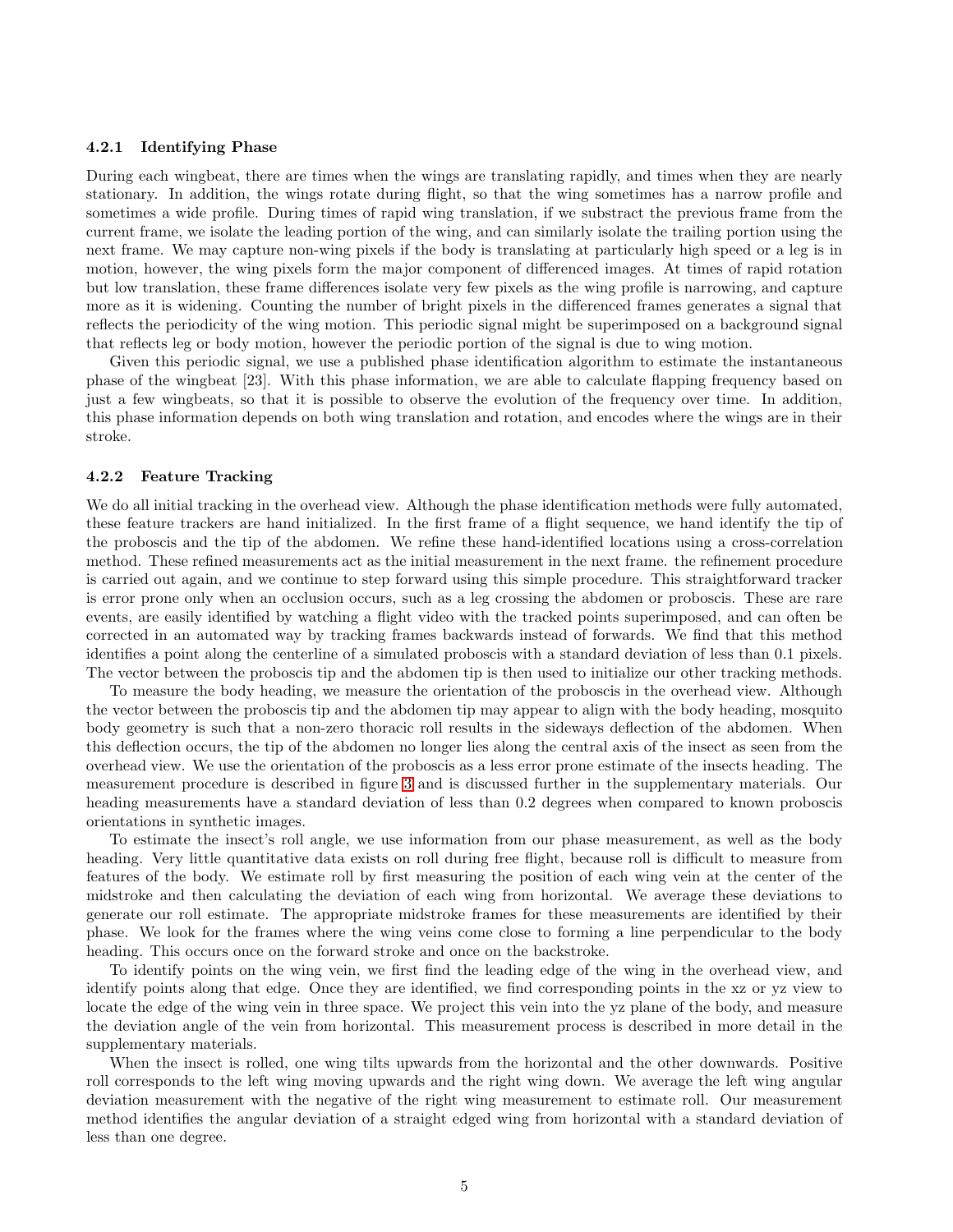

<span id="page-5-0"></span>Figure 3: The proboscis measurement method is shown in detail here. In (a), we show the region of the insect that we are focusing on during these measurements. In (b), the preliminary location of the proboscis tip is shown in dark gray. It is slightly below the refined position, which is shown in black. The refinement procedure uses cross correlation and is described in the supplementary materials. Walking along the vector direction between the proboscis tip and the abdomen tip, we are able to take cross sections intersecting the proboscis. Four of these cross sections are plotted in (c). The cross section in black corresponds to the intensity profile (in black) in (d). In gray in (d), we plot our quadratic fit to the center of this intensity profile. The calculated peaks of the quadratic fits to many cross-sections are plotted as points in (e). We show five successive frames of this data pooled together in (f). Using all of these points, we calculate a line of fit to the measured points. This line is shown in (g). In (h) we shown the alignment of this line on the original image. The orientation of this line of fit corresponds to the body heading of the insect.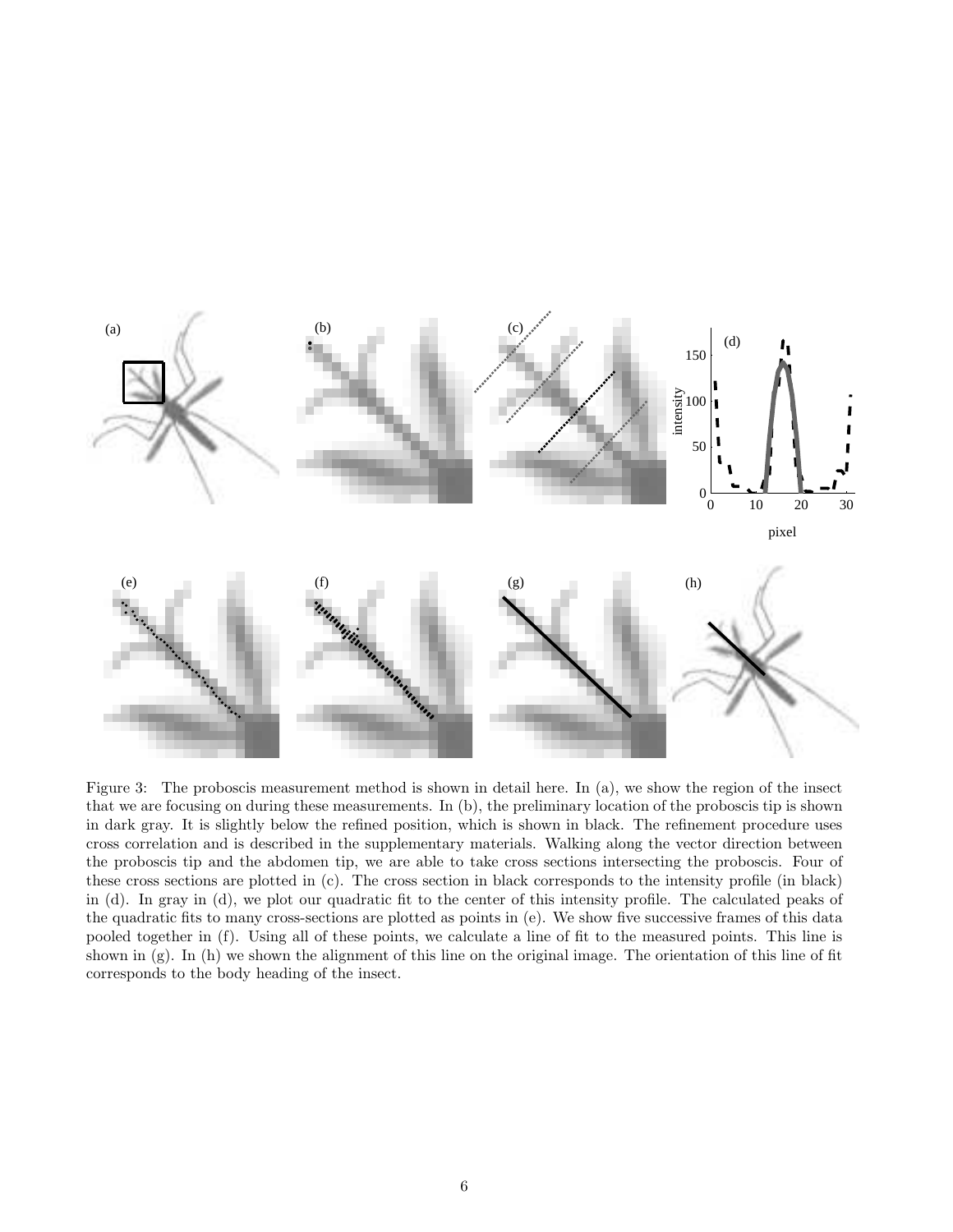#### 4.2.3 Body Reconstruction

We use reconstructive methods to determine the body pitch and the location of the body centroid. These are similar to methods described in [20]. This involves creating a voxel reconstruction of the body or the abdomen. We find the centroid of the body voxels to determine the body location. To measure the pitch, we find the first principal component vector along the abdomen voxels and measure its inclination away from horizontal. Further details of the algorithm are contained in the supplementary materials. The body pitch methods results in measurements that are systematically slightly high and have a standard deviation of less than 0.5 degrees. The body centroid measurements identify a consistent point on the body within one pixel.

### 4.3 Finding derivatives

The relationship of the insect's body heading to its flight direction, where the flight direction is defined as the direction instantaneously tangent to the flight path, is important for reconstruction of the visual stimuli an insect experiences. It is also important to understanding flight dynamics, because offsets between the body heading and the flight direction alter the direction of the oncoming flow of air. This means that the two wings may not be in a symmetric flow field, even when moving symmetrically. To measure this offset angle, we must identify the direction of the flight path. This direction corresponds to the vector direction of the insect's instantaneous velocity. To determine the velocity of the insect, we use the functional data analysis package for MATLAB discussed in [24]. Using cubic splines, so that the insects acceleration is piecewise linear over each wingbeat, and setting a condition so that the curvature of the second derivative is low while the splines fit the data well, we create a functional fit to the insects body position. We can then estimate the body velocity by taking the first derivative of this fitted function. It is similarly possible to estimate the body acceleration by taking the second derivative. To determine the direction of the flight path, we are able to find an angle corresponding to the vector direction of the body velocity in the horizontal plane.

### 5 Results

In the presence of a 400 Hz sound stimulus, we observed the mosquitoes flying in nearly straight track segments. Since the flight chamber was limited in size, the mosquitoes did not achieve flight velocities above  $0.4\frac{m}{s}$  during these flights. Their wingbeat frequencies, calculated as average frequency over ten wingbeat flight segments, exhibited a large spike at just above 800 Hz and a smaller spike near 900 Hz. The larger spike occurs at approximately double the ambient 400 Hz stimulus. The distribution of frequencies during sound stimulated flight is shown in dark gray in the histogram in figure [4.](#page-7-0) For flight without background sound, shown in light gray, flight frequency was much more broadly distributed. Frequencies ranged from 780 Hz to 950 Hz, with rare observations of frequencies as high as 1050 Hz. Within a single flight, we observed frequency changes of up to 50 Hz.

During sound stimulated flight, the mosquitoes typically flew in straight lines. During these flights, though, their body heading rarely aligned exactly with their flight direction. Instead, as shown in dark gray in the histogram in figure [5,](#page-8-0) flights ranged from nearly forward, to fully sideways, and to almost backwards. This wide range of flight directions also occurred during flight without background sound. This is shown in light gray in the same histogram. For this mosquito dataset, the distribution of body heading relative to flight direction is somewhat flat from 0° to 75°, with no clearly preferred direction. In hoverflies, a similar histogram is more sharply peaked about zero [11]. This is also the case for honey bees [25].

During free flight without sound, we observed a number of turning maneuvers. These are sometimes accompanied by gradual changes in body heading and at other times by abrupt changes. Observed changes in body heading did not exceed 30 degrees in 50 ms. At the same time, body heading was rarely stable for more than short periods of time. As shown by the dark gray bars on the semilog axis in figure [6,](#page-9-0) typical rates of change for the body heading range from 30 degrees per second to 400 degrees per second, and are infrequently outside of that range. Saccadic turns, which might occur when the insect is tracking something that is rotating too rapidly to be smoothly tracked, so that rapid readjustments of the visual direction are required, typically occur in approximately 40 – 460 ms, and might have a magnitude ranging from 10 $\degree$  to over 100 $\degree$  [11]. We observed only a few such saccadic turns, each of which was small in amplitude.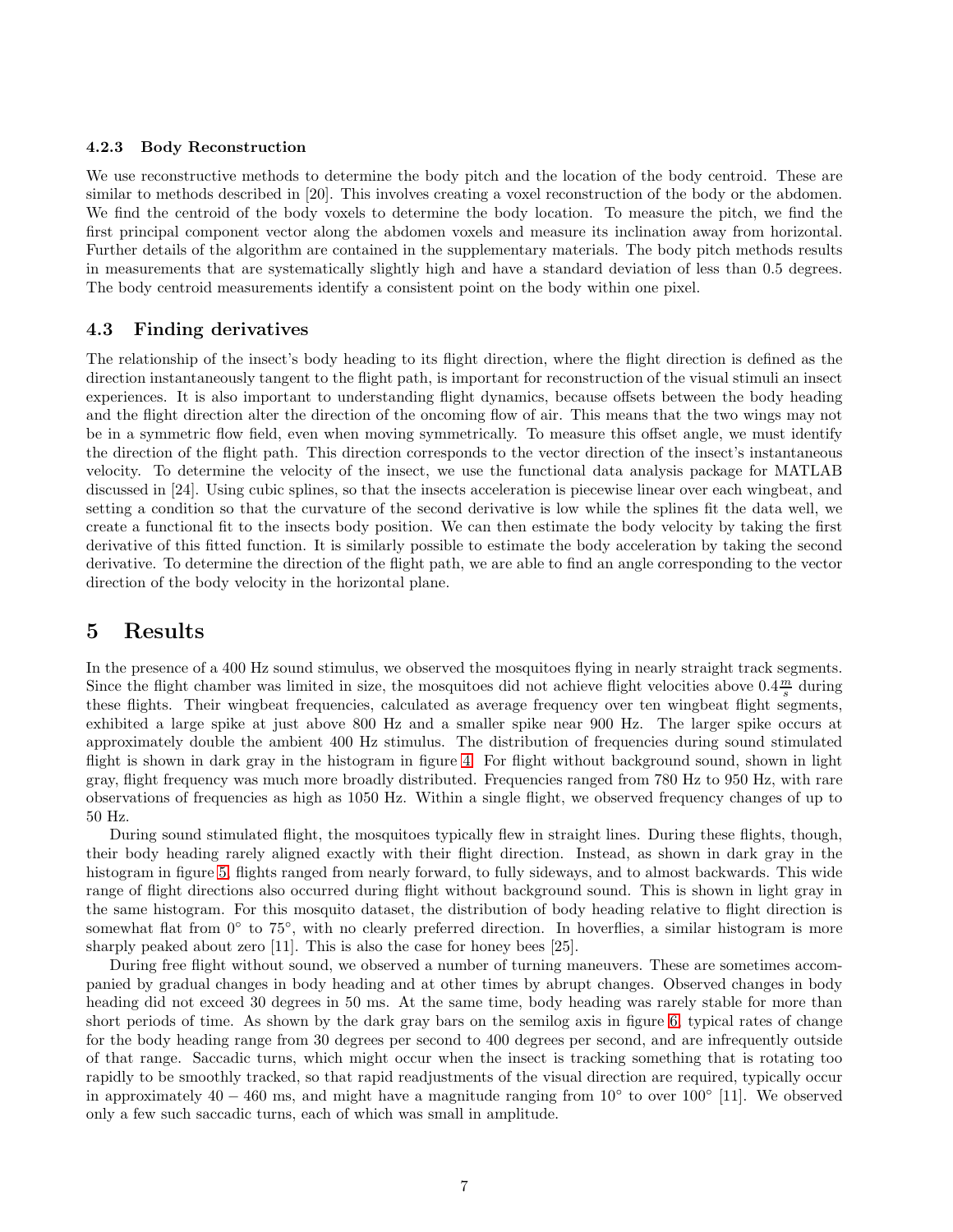

<span id="page-7-0"></span>Figure 4: Frequency during flight was averaged over 10 wingbeat periods to create this histogram. Dark gray bars indicate flapping frequencies during flights in the presence of a 400 Hz sound stimulus, while in light gray are flight frequencies for flights without such a stimulus. In free flight, male Aedes aegypti typically flap at approximately 800 Hz.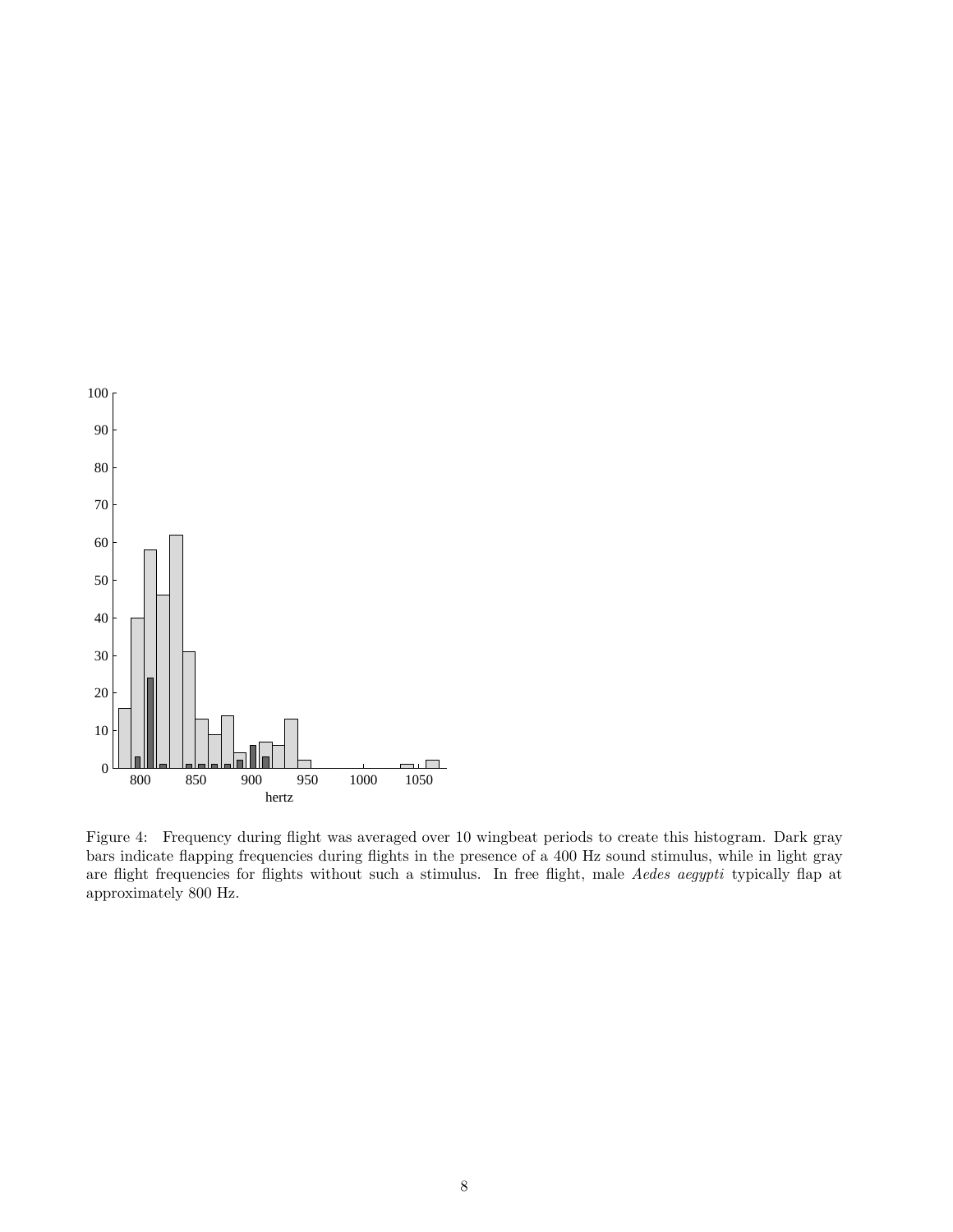

<span id="page-8-0"></span>Figure 5: These angles represent the difference, measured in degrees, between the insect's body heading and its instantaneous flight direction. This angle is sampled every 20 ms, which is equivalent to approximately 17 wingbeats. Dark gray bars indicate represent data from flights that occurred in the presence of the sound stimulus, while light gray bars come from flights without such a stimulus. The distribution is peaked away from 0°, indicating that most flight have a sideways component, and has long tails that represent flights that are predominantly backwards.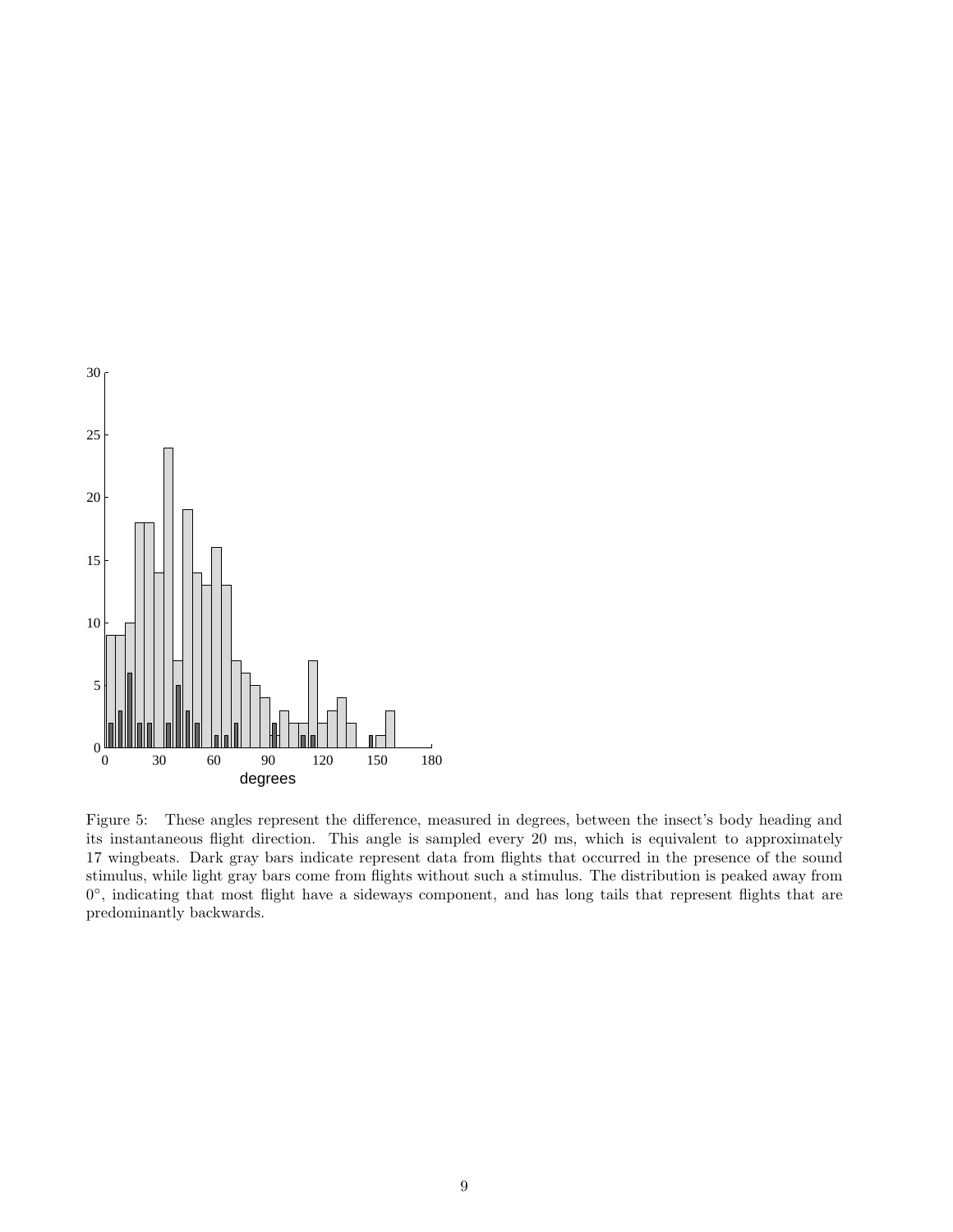

<span id="page-9-0"></span>Figure 6: These histograms show the rate of change in body heading angle in dark gray, and the rate of change in flight direction in light gray. These angular velocities are sampled every 20 ms. Both the flight direction and the body heading are typically changing by more than 10◦ on the timescale of a second. However, changes in body orientation are almost an order of magnitude less rapid than changes in flight direction.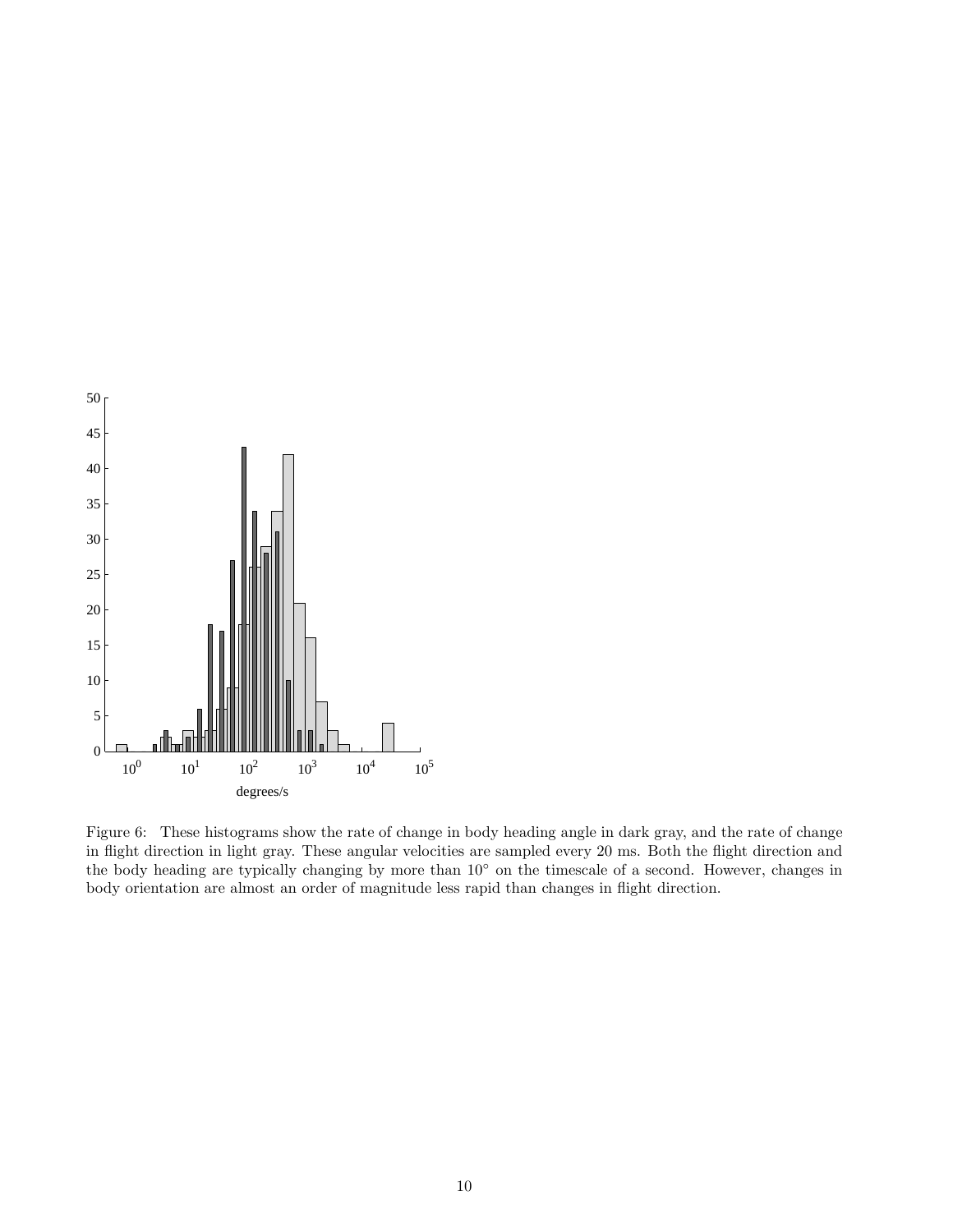Although changes in body heading were typically gradual, we observed many rapid changes in flight orientation. The rate of change of the flight direction is shown by the light gray bars in figure [6.](#page-9-0) These changes are frequently an order of magnitude larger than changes in body heading. Tammero and Dickinson use a criterion of a change in flight direction of approximately 90° in 100 ms, which they assume is accompanied by an identical change in body heading, to define a saccade [15]. Mronz and Lehmann, making a similar assumption about flight direction and body heading, used a threshold of  $1000°/s$  in the angular velocity of the flight direction angle to define a saccade [16]. It is misleading to associate saccadic turns with these criteria, as they relate to flight direction, and not to body heading. We observe 12 turning manuevers consistent with these criteria. During these turning maneuvers, the insects change flight heading by 50° to 200°. The smallest of these changes are similar to our largest observed changes in body heading. This means that when the insect changes flight direction there is not a commensurate change in body heading, so heading and flight direction are not well coupled. This is similar to the hoverfly, where sideslip-based turns are common for changing direction. In both insects, the heading sometimes stays steady even as the flight direction changes dramatically. However, the hoverfly appears to use also saccadic turns to turn its body heading to align with its flight direction, and based on the flight orientation measurements we present above, mosquitoes have no such alignment preference, potentially reducing their reliance on saccadic turns.

In figure [7,](#page-12-0) we present five examples of turning maneuvers, with each column of data corresponding to a separate maneuver. In the first row, the stick and dot diagrams depict the heading of the insect body, with the dot at the tip of the proboscis, as it flies through the manuever. The starting position at the beginning of the flight segment is indicated in gray. In the second row of the figure, the change in flight direction over the course of the maneuver is shown in gray. Body heading during the maneuver is depicted by a dotted black line. These lines have been recentered so that the initial flight angle of the insect is set to zero. Maneuver (a) is an example of a time when the insect changes its flight direction significantly, but its change in heading is a factor of 10 smaller. Although sometimes heading changes are very small and happen slowly, at other times they are larger and occur abruptly. In maneuvers (b) and (c), the body heading changes significantly during the flight. However, the magnitude of the change is still only 1/2 to 1/3 that of the change in flight direction.

In every maneuver observed, the insect enters the maneuver flying with a sideways velocity component. This means that its gaze is centered either to the right or to the left of its flight path. It is often the case that during the maneuver the insect moves into the region its head is facing. However, this is not universally the case and a counter-example is shown in (b). During most observed U turns, two of which are shown in (d) and (e), the insect flies foward during the turn, thus moving into the region where its gaze was directed. However, even in U turns the insect sometimes flies backwards instead of forwards during the center portion of the turn. Similar U turns are seen in blowflies [9], and backwards motion has been observed in fruitflies [26].

To actuate turns, an insect must change the direction of its velocity, and may change the magnitude as well. We decompose the insect's acceleration in the horizontal plane into a forward component that is aligned with the body heading and a sideways component perpendicular to the heading. We can think of the insect as producing some combination of forward and sideways acceleration to generate the turn. For each maneuver, the measured sideways acceleration of the body is plotted in gray in the third row. The measured forward acceleration is in gray in the fourth row. During these turns, the insect applies some braking along its forward direction. This appears as a negative acceleration in row 4. The presence of braking means the change in direction occurs more abruptly, and the degree to which the insect brakes determines how much of a forward velocity component is present, so it helps set the angle of the turn. During these rapid turns, sideways acceleration is particularly important. In the higher speed, sharper turns shown in  $(a)$ ,  $(b)$ , and  $(c)$ , we see sideways accelerations of 0.3g to g. Accelerations remain lower during the U-turns in (d) and (e) where the insect is moving at a lower velocity through the maneuver.

We estimate the pitch and roll of the stroke plane so that we can compare the measured forward and sideways accelerations to those generated by a simple force model. In this simple model, we think of the lift vector as being deflected from the vertical by pitch and by roll. Since the insect continues to generate acceleration to counter gravity, such deflections would generate acceleration along the forward direction of g tan  $\theta$  where  $\theta$  is the pitch angle and acceleration along the sideways direction of  $-g \tan \psi$  where  $\psi$  is the roll angle. The negative sign appears because of the way these coordinate systems are defined. The accelerations that would be generated under this simple model are shown in black in rows 3 and 4. In the case of roll, this model consistently overestimates measured sideways accelerations, particularly at large roll angles. Correlation coefficients range from 0.75 to 0.95, between acceleration due to deflection of the stroke plane via roll, and sideways acceleration. This correlation is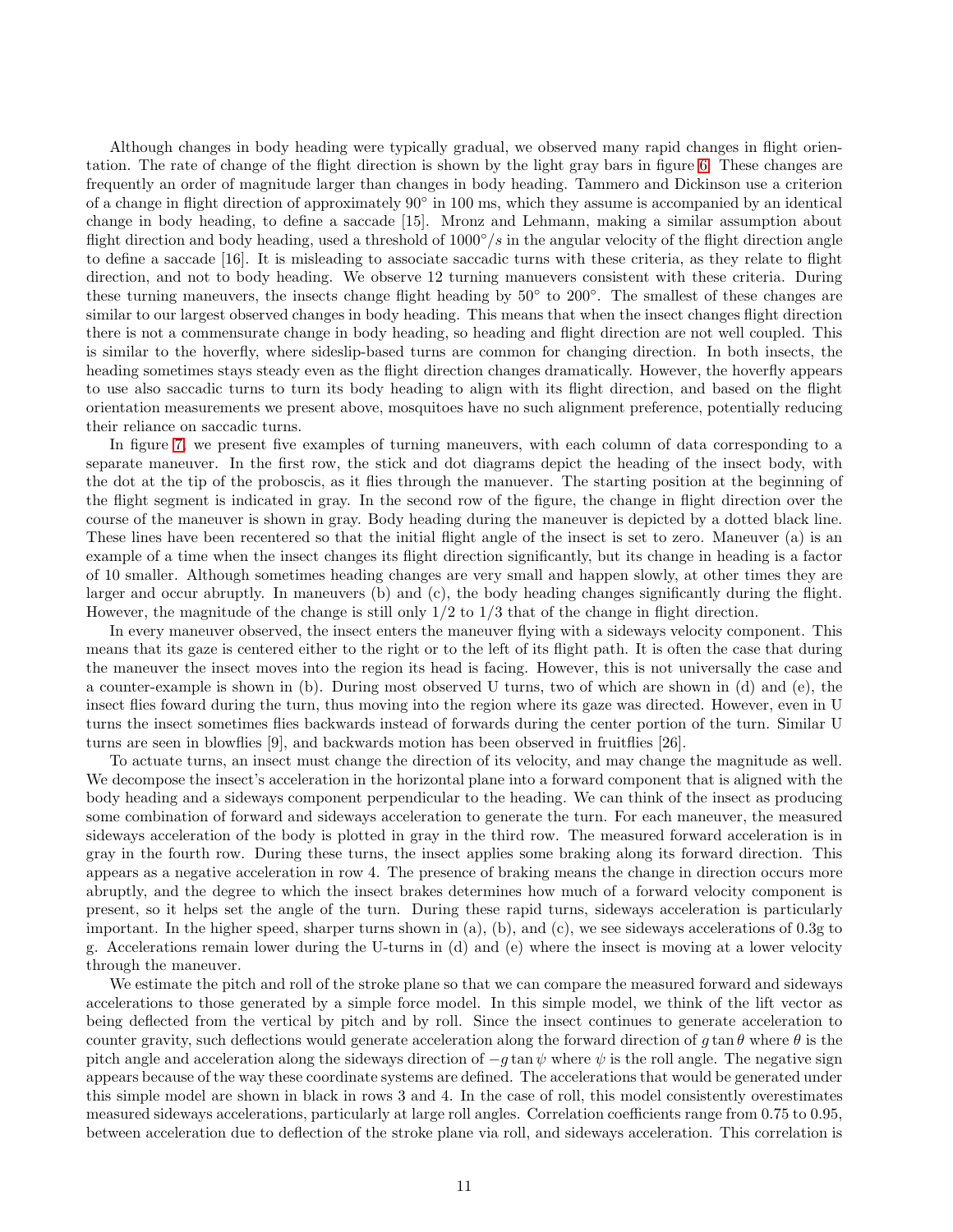quite strong, and suggests that although this model is missing an important damping component, rotation of the lift vector via roll is the dominant driver of sideways motion in mosquitoes. A similar sideways mechanism has been observed in house flies [27] and has been posited for moths [28] Since sideways motion plays a prominent part in mosquito maneuvering, roll is a particularly important degree of freedom for these insects. In constrast, for pitch, measured correlation coefficients between measured and predicted forward accelerations do not have a consistent sign, and there is no noticable relationship. This is in line with observations of other Diptera. Although experiments with tethered insects [29] and insects in a wind tunnel [26] have shown a relationship between the body pitch or the body angle and the forward speed, this relationship has been found not to persist in free flight for a number of Dipterans [31].

### 6 Discussion

We described the methods we use to make high accuracy measurements of the heading and of the wing stroke plane deviation. We also present our measurement methods for body position and pitch angle, and explain the approximations we chose in using wing stroke plane deviation as a proxy for stroke plane roll. When we apply these measurement methods to our data set, we find indications that mosquitoes usually fly so that their body heading and flight direction are not aligned. In this dataset, they are flying at a wide range of equally preferred offset angles. Non-forward flight has been observed or inferred in other Dipterans, such as blowflies [9], fruitflies [26], and hoverflies [11]. Thus, for mosquitoes, and perhaps for other Dipterans, it is not clear when during the course of a flight the insect's orientation can be inferred from its flight path alone, as is sometimes assumed for the sake of analysis of visual inputs [16, 19].

Mosquito flight direction changes more frequently and much more quickly than does body heading. Although all sharp changes in heading we observed occurred during turning maneuvers, many turning maneuvers were not accompanied by rapid changes in heading. These turning maneuvers, in which the flight direction of the insect changes by 50 to 200 degrees, involve a combination of deceleration along the direction aligned with the body axis and acceleration in a sideways direction. We find that the observed sideways accelerations strongly correlate with those generated by a simple roll-based acceleration model. However, accelerations along the body axis do not correlate with those from a similar pitch-based model.

Body alignment during flight has implications for the sensory experience of the insect and also impacts our understanding of flight control. The insect might purposefully maintain a steady body heading during a turn. During swarming, Aedes aegypti have been described as flying with a characteristic figure eight to-and-fro motion [31] and other mosquitoes are known to maintain an upwind heading during swarming [32]. By maintaining a steady body heading even during a turn, the eyes, antennae, and maxillary palps remain oriented in a consistent direction. This may be desirable when searching for the source of an odor or sound signal. Male Aedes aegypti have been caught in odor-based traps [33], and are known to follow sounds signals Male Aedes aequpti are known to follow sound signals when finding a flying female with which to mate [21]. In addition, they have been caught in odor based traps and landing on humans, and are potentially sensitive to odor signals [33, 31]. In the context of search, moths are known to maintain body heading upwind, even during turns and circuitous flights [28]. Female Aedes aegypti exhibit similarly circuitous flight tracks interspersed with upwind flight during exposure to intermittent odor plumes, as do *Drosophila* [4, 34], although their orientations during such searching flights have not been identified. Potentially, the orientation of the insect relative to its flight path may depend on the type of sensory stimuli used to induce flight and the sensory environment during flight. Identifying times when the insect is likely to have a particular orientation relative to its flight path, or even measurable modes of flight in mosquitoes, if they exist, would require further work.

There may be other reasons for maintaining a constant heading through the course of a turn. It is possible that the heading is not purposefully maintained, and is even potentially not actively controlled. It is likely that for a rapid turn, it is energetically favorable to actuate a sideslip based turn, which uses the deflection of the lift vector, rather than a yaw based one. Yaw based turns use torques that are the result of asymmetries between the forces generated by the two wings, while sideslip based turns use the sum of the forces from the two wings, rather than the difference, to generate the turn. When hoverflies use these types of sideslip turns, they then correct their body orientation to align with their flight path. For mosquitoes, which fly without a strongly preferred body heading, the heading might evolve passively over time as a result of active control of other aspects of the body orientation, such as the roll. For instance, the body yaw may potentially be allowed to drift so long as it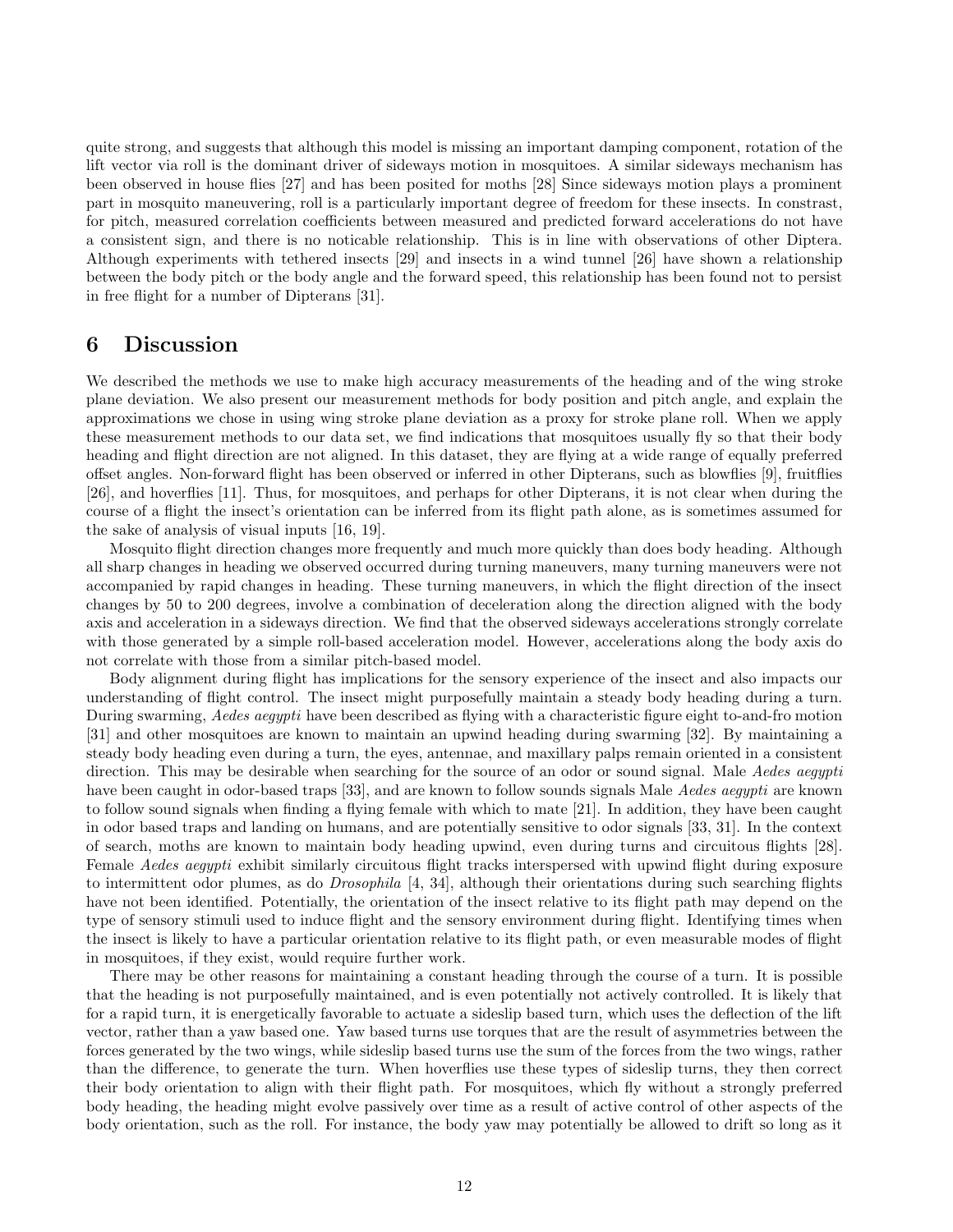

<span id="page-12-0"></span>Figure 7: In the top row, five different turning maneuvers are represented using ball and stick diagrams. The ball corresponds to the tip of the insect's proboscis, while the stick represents its body and is aligned with the measured body heading. The starting point of each trajectory is in light gray. The insect's position and body orientation is represented every 15 ms. In the second row, the flight direction of the insect is shown in gray for each trajectory. The body heading during the flight is in black. In (b) and (c), the insect executes saccadic turns during the course of the maneuver. However, in both cases its flight direction changes much more dramatically than its body orientation. In the third row, the sideways component of the insect's measured acceleration (in gray) is compared to the acceleration generated by a simple model of thrust, where the lift vector is redirected by the insect's body roll to generate a sideways thrust component (in black). There is a strong correlation between the roll-generated thrust and the measured sideways thrust. In the fourth row, a similar simple model, with pitch taking the place of roll (in black), is compared to measured forward accelerations (in gray). We found no consistent correlation between pitch generated thrust and measured forward thrust.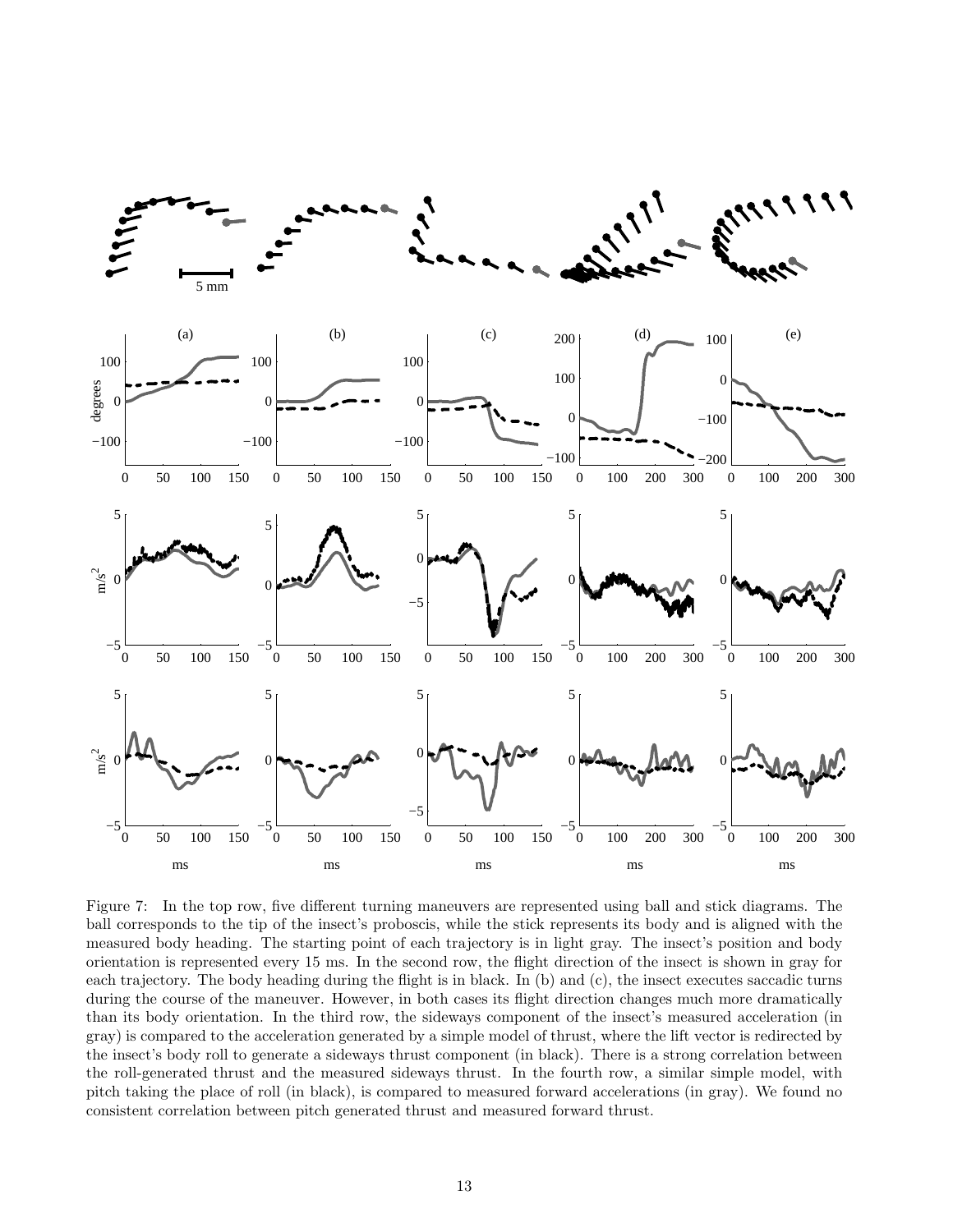remains within a preferred range. The mosquito's ability to generate thrust in arbitrary directions also means that body yaw might be controlled because it dictates the orientation of the insect's sensory system, not for its dynamic importance. Identifying when the insect is actively maintaining its body heading is a potential area for further investigation.

We find little correspondence between body heading and the direction of body motion or of body acceleration. In addition, we find little correlation between body pitch angle and the insect's forward acceleration. Although controlling pitch angle is necessary for the insect to stay relatively level, it does not dominate the generation of forward acceleration. It is likely that forward backward asymmetries in the wing stroke directly generate such accelerations, potentially with a paddling stroke [35]. The extent to which variation in pitch impacts the flight dynamics of the mosquito is unclear.

While the exact pitch angle or body heading does not seem to impact the insect's motion, the strong correlation between sideways accelerations and roll-generated accelerations means that understanding the control of sideways force generation is closely related to understanding how the mosquito generates roll torque and controls its body roll. Roll stability, especially during steadily translating flight with a large sideways component, is thus particularly relevant to mosquito dynamics. Questions of stability during flight are intertwined with the specifics of the wing force generation model being analyzed. When flight has a sideways velocity component, the symmetry between the flow environments of the left and the right wing is broken. Quasi-steady models have not been experimentally validated under steady sideways translation, and it is unclear what impact this translation has on the sizes of the leading edge vortices that govern force generation. Computational simulations suggest that such translation generates changes in the wing forces that are not captured by quasi-steady models [36]. In addition, often flight stability is studied for a model insect that is being perturbed from a hovering state or from slow flight [37]. Even with effective aerodynamic models, analyses of flight stability about a hovering state may not translate to flights with a steady nonzero sideways velocity component, Since such flight appears to be ubiquitous in mosquitoes, this is an important stability question. Better understanding control and stability of the roll degree of freedom, as well as generalizing work on insect control beyond a hovering context to broader flight regimes that include significant sideways flight components, will be important to better understanding the exceptional flight abilities of mosquitoes, and of other small dipterans.

### 7 Acknowledgements

We are indebted to Laura Harrington and Lauren Cator for providing mosquitoes and mosquito expertise. We also thank Itai Cohen and Tsevi Beatus for use of the flight recording apparatus and for experimental support respectively. Helpful discussions with John Guckenheimer, Ben Arthur and Derek Paley are also gratefully acknowledged. This work was funded by the NSF under award number NSF CMS 0832782.

### 8 References

### References

- 1. WHO 1999 Strengthening implementation of the global strategy for dengue fever/dengue haemorrhagic fever prevention and control: Report of the informal consultation. Tech. Rep. WHO/CDS/DEN(IC)/2000.1, World Health Organization, Geneva, Switzerland.
- 2. Knols, B. G. J. & de Jong, R. 1996 Limburger cheese as an attractant for the malaria mosquito Anopheles gambiae s.s. Parasitol. Today,  $12(4)$ ,  $159-161$ .
- 3. Dekker, T., Geier, M. & Cardé, R. 2005 Carbon dioxide instantly sensitizes female yellow fever mosquitoes to human skin odours. J. Exp. Biol., 208(15), 2963–2972. (DOI 10.1242/jeb.01736)
- 4. Geier, M., Bosch, O. & Boeckh, J. 1999 Influence of odour plume structure on upwind flight of mosquitoes towards hosts. J. Exp. Biol., 202, 1639–1648.
- 5. Braks, M. A. H. & Cardé, R. T. 2007 Improving efficacy of box gravid traps for collecting *Culex quinquefas*ciatus. Journal of Vector Ecology,  $32(1)$ , 83–89.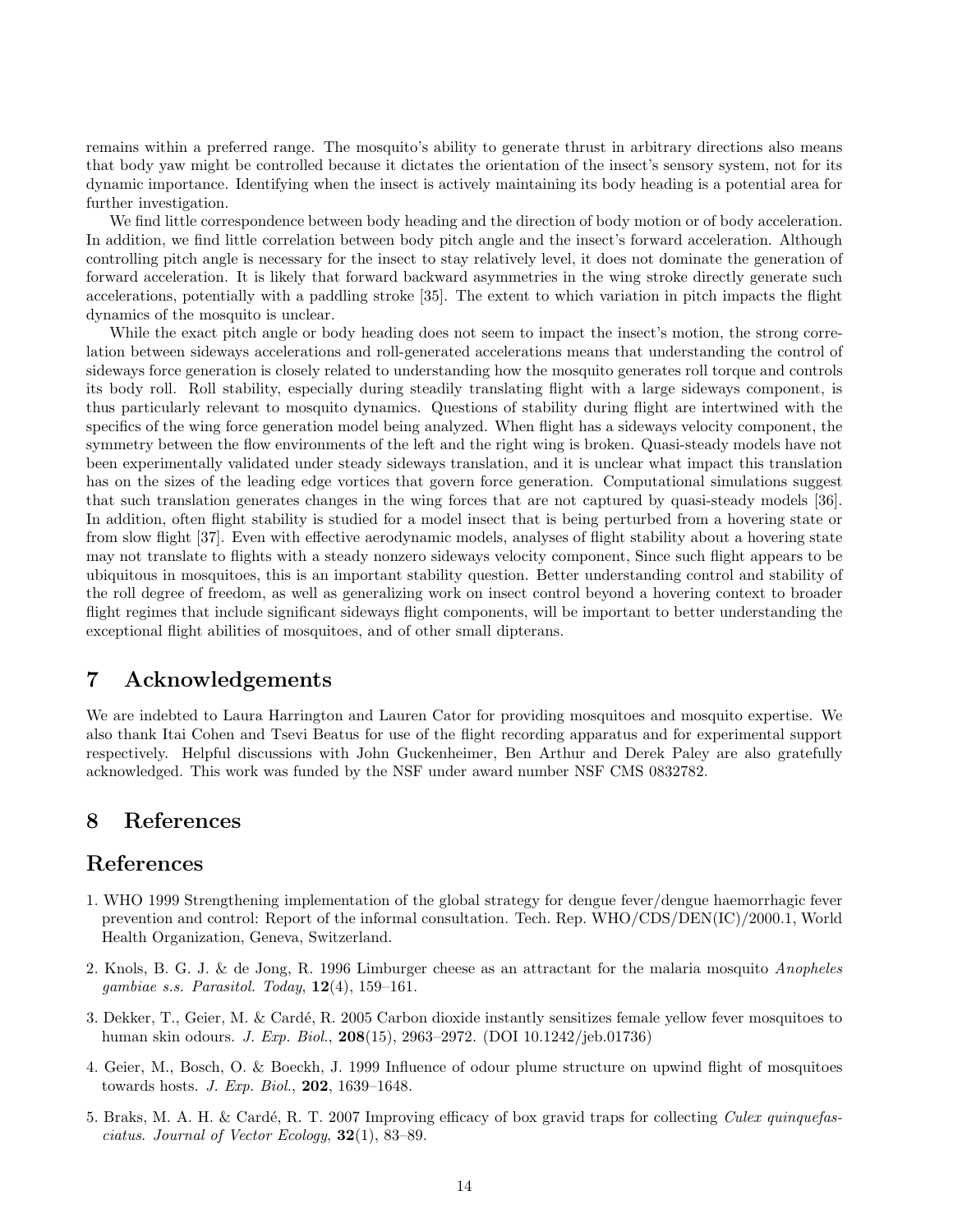- 6. Knols, B. G. J., Takken, W. & de Jong, R. 1994 Influence of human breath on selection of biting sites by Anopheles albimanus. J. Am. Mosq. Control Assoc., 10(3), 423–426.
- 7. Beeuwkes, J. S., Spitzen, J., Spoor, C., van Leeuwen, J. & Takken, W. 2008 3-d flight behaviour of the malaria mosquito Anopheles gambiae s.s. inside an odour plume. Proc. Neth. Entomol. Soc. Meet., 19, 137–146.
- 9. Schilstra, C. & Hateren, J. 1999 Blowfly flight and optic flow. i. thorax kinematics and flight dynamics. J. Exp. Biol.,  $202(11)$ ,  $1481-1490$ .
- 10. Hateren, J. V. & Schilstra, C. 1999 Blowfly flight and optic flow. ii. head movements during flight. J. Exp. Biol., 202, 1491–1500.
- 11. Collett, T. & Land, M. 1975 Visual control of flight behaviour in the hoverfly Syritta pipiens l. J. Comp. Physiol., A, 99(1), 1–66. (DOI 10.1098/rstb.1986.0018)
- 12. Geurten, B. R. H., Kern, R., Braun, E. & Egelhaaf, M. 2010 A syntax of hoverfly flight prototypes. J. Exp. Biol., 213, 2461–2475. (DOI 10.1242/jeb.036079)
- 13. Bergou, A. J., Ristroph, L., Guckenheimer, J., Cohen, I. & Wang, Z. J. 2010 Fruit flies modulate passive wing pitching to generate in-flight turns.  $PRL$ ,  $104(14)$ ,  $148101$ . (DOI 10.1103/PhysRevLett.104.148101)
- 14. Fry, S. N., Sayaman, R. & Dickinson, M. 2003 The aerodynamics of free-flight maneuvers in Drosophila. Science, 300(5618), 495–498. (DOI 10.1126/science.1081944)
- 15. Tammero, L. & Dickinson, M. 2002 The influence of visual landscape on the free flight behavior of the fruit fly Drosophila melanogaster. J. Exp. Biol.,  $205(3)$ ,  $327-343$ .
- 16. Mronz, M. & Lehmann, F.-O. 2008 The free-flight response of Drosophila to motion of the visual environment. J. Exp. Biol., 211, 2026–2045. (DOI 10.1242/jeb.008268)
- 17. Budick, S. & Dickinson, M. 2006 Free-flight responses of Drosophila melanogaster to attractive odors. J. Exp. Biol., 209, 3001–3017. (DOI 10.1242/jeb.02305)
- 18. Reynolds, A. M. & Frye, M. A. 2007 Free-flight odor tracking in Drosophila is consistent with an optimal intermittent scale-free search. PLoS ONE, 2(4), e354. (DOI 10.1371/journal.pone.0000354) 19.
- van Breugel, F. & Dickinson, M. H. 2012 The visual control of landing and obstacle avoidance in the fruit fly Drosophila melanogaster. J. Exp. Biol., 215, 1783–1798. (DOI 10.1242/jeb.066498)
- 20. Ristroph, L., Berman, G., Bergou, A., Wang, Z. J. & Cohen, I. 2009 Automated hull reconstruction motion tracking (hrmt) applied to sideways maneuvers of free-flying insects. J. Exp. Biol., 212(9), 1324–1335. (DOI 10.1242/jeb.025502)
- 21. Cator, L. J., Arthur, B. J., Harrington, L. C. & Hoy, R. R. 2009 Harmonic convergence in the love songs of the dengue vector mosquito. Science,  $323(5917)$ ,  $1077-1079$ . (DOI 10.1126/science.1166541)
- 22. Goldstein, H., Poole, C. & Safko, J. 2002 Classical mechanics. Pearson, 3rd edn.
- 23. Revzen, S. & Guckenheimer, J. M. 2008 Estimating the phase of synchronized oscillators. Phys. Rev. E, 78(5), 051 907. (DOI 10.1103/PhysRevE.78.051907)
- 24. Ramsay, J. O., Hooker, G. & Graves, S. 2009 Functional data analysis with R and Matlab. Springer. (DOI 10.1007/978-0-387-98185-7)
- 25. Boeddeker, N., Dittmar, L., Sturzl, W. & Egelhaaf, M. 2010 The fine structure of honeybee head and body yaw movements in a homing task. *Proc. R. Soc. Lond.* [Biol], 277(1689), 1899–1906. (DOI 10.1098/rspb.2009.2326)
- 26. David, C. 1978 The relationship between body angle and flight speed in free-flying Drosophila. Physiol. Entomol., 3, 191–195.